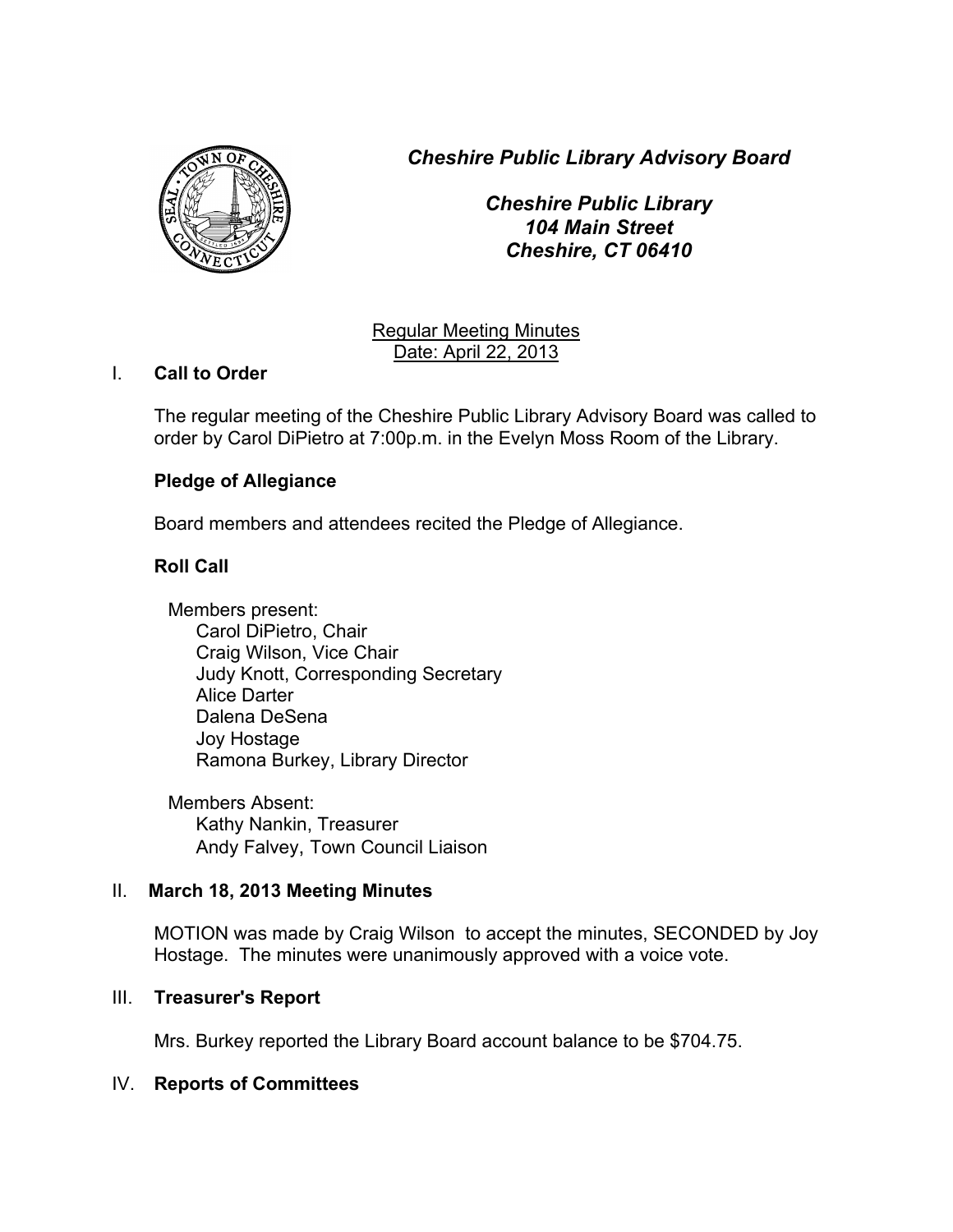#### 1. School-Library Partnership

Mrs. Knott read the following report from Sue Hartley:

- 4/3: Scooter Nursery School Visit the children had a tour, stories and some films. Another group from Scooter School comes on 4/5.
- Technology in Learning Showcase on 4/3 at CHS. Deb Rutter and Sue Hartley attended this showcase at CHS. Met with the Robotics coordinators. Jeff Goodwin, the Applied Technology teacher said they would be interested in visiting the library with some students. We are especially interested in having them come to our Builder's Brigade Program where the children make many different Lego displays.

School Vacation Week

- Builder's Brigade 103 people (a new record) attended this event. Come and see the Lego creatures in the Children's Room. We will have two sessions a month starting in May due to the enormous popularity of this event.
- April  $16^{th}$  Sciencetellers Received rave reviews from the 112 people who attended the Scienceteller's presentation. The presenter made a very entertaining and interactive presentation interjected with many scientific facts.
- April  $17<sup>th</sup>$  Eric Nelson did 2 wonderful workshops on LED devices for elementary aged children.
- April  $18^{th}$  Squid Dissection. Very popular event. The presenter from the Mystic Aquarium was amazing. There were over 77 children in attendance for these two workshops. Al lease one parent sent a message to Mrs. Burkey complimenting this great workshop experience.
- April  $29^{th}$  Future Educators of America (FEA) will present their Spring into Reading program for ages 3-6. The FEA is from Dodd Middle School.
- May  $11^{th}$  Dessert Designers with author Dana Rau, 10:30am, Grades 3-9. Dana will present a special hands on class to show children how to design and decorate like a pro. We have a poster and her book on display in the Children's Room.
- May  $17<sup>th</sup>$  Emily Bevelaqua from CT Music Therapy will do an inclusive music program for preschool children. There will be two classes with 10 in each class. Session 1: 10-10:45am. Session 2: 11:00-11:45am.

The Children's Department is working on scheduling visits to the schools in May and June to talk about the Summer Reading Program.

- 2. Funding Resources (Mr. Wilson)
	- Mr. Wilson had no report.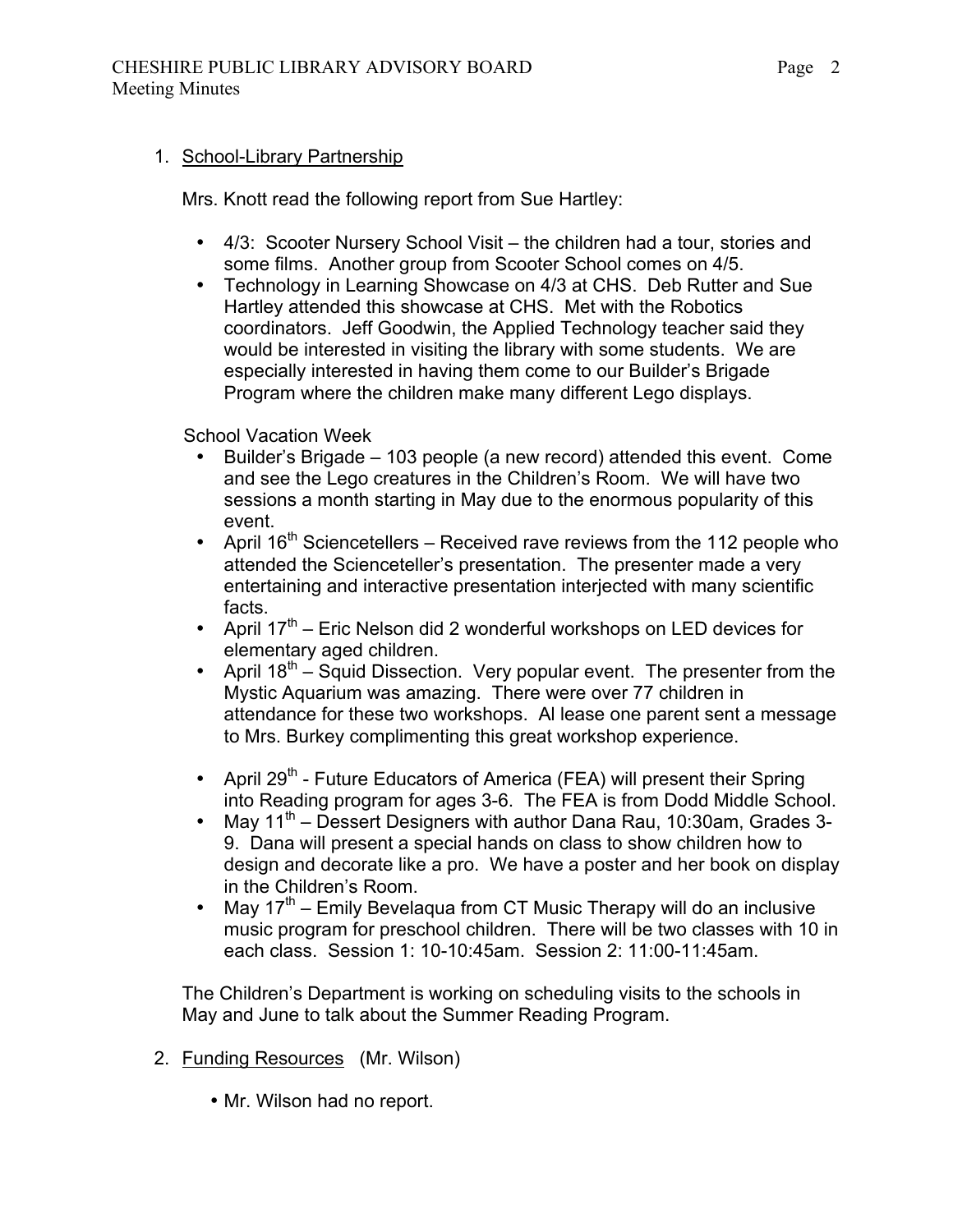- Mrs. Hostage reported that the Cheshire Women's Club donated \$250 to the Friends of the Cheshire Public Library.
- Mrs. Hostage also shared that Judge Frieta Morganseen offers free advice to Library Boards regarding bequests.

# V. **Communications**

- Mrs. DiPietro received:
	- $\triangleright$  Numerous library related emails.
	- $\triangleright$  A letter from Morgan Stanley (they provide investment strategies for nonprofits); she gave the letter to Mrs. Burkey who will pass it onto the Financial Director. Mrs. Darter felt that any bank in town would also provide such services.
	- ▶ The January/February and March/April issues of: The Voice for America's Libraries.
	- $\triangleright$  "Community Currents Spring 2013" brochure from the Community Foundation for Greater New Haven.
	- > ALA Catalogue from Neal-Schuman.
	- A letter dated 1/15/2913 from the Association of CT Library Boards (ACLB), asking Library Boards to join the ACLB. A membership form was included.
	- Mrs. Hostage read an Official Statement from the CT State Library Board stating their support of e-book rights and legislation that supports advocating for Libraries' rights. The Board had a discussion of this matter. Mrs. Burkey shared she spoke with Representative Lezlye Zupkus on the Connecticard funding issue and the e-book bill.

# VI. **Report of the Chair –** Carol DiPietro

• Mrs. DiPietro shared the Winter/Spring 2013 Collier County (FL) Public Library Program, which lists many amazing programs offered by the Library and funded by the county.

# VII. **Report of the Library Director –** Ramona Burkey

See attached report.

### **Technology**

Our Internet signup and pay-to-print software is now fully operational; it should cut down on wasted paper, since patrons have to confirm and pay for each sheet of paper used before copies are made. We should have wireless printing capability this summer, after the town goes out to bid for wireless upgrades.

### Programs and Services

March circulation was 35,409 items. Downloadable circulation was up 28.1% over March 2012. On May 1, we will begin offering downloadable magazines to our Cheshire cardholders through a service called Zinio. Many major magazine titles will be available. This service has been extremely popular at other libraries.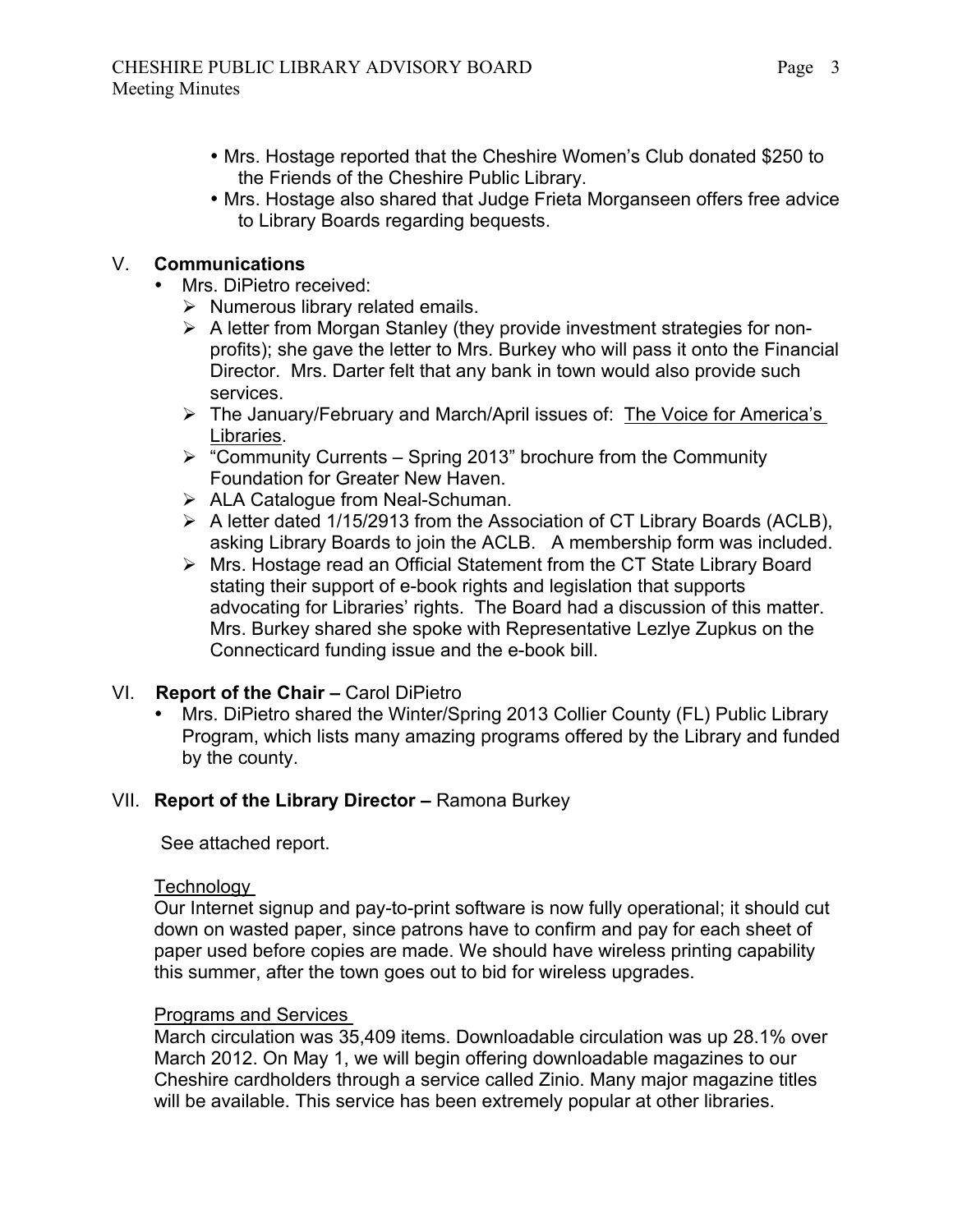Don't miss these upcoming events (more programs, info and registration at www.cheshirelibrary.org):

- Friends of the Library Spring Book Sale Thursday through Saturday 4/25-4/27. Member preview night Wednesday 4/24.
- Spring Read-Aloud with Future Educators of America Monday 4/29 at 3:30 p.m. Ages 3-6.
- "Civil War Medicine" Monday 4/29 at 7:00 p.m.
- Movie Matinee: "The Sting" Tuesday 4/30 at 1:00 p.m.
- Connecticut State Archaeological Preserves" Tuesday 4/30 at 7:00 p.m.
- Mystery Book Club: Presumed Innocent, by Scott Turow–Tues. 4/30 at 7:00 p.m.
- Fab Film Saturdays: "The Fantastic Mr. Fox" Saturday 5/4 at 2:00 p.m.
- Sunday Showcase: Peter Biedermann, acoustic guitar Sunday 5/5 at 4:00 p.m.
- 'Beekeeping for Beginners" Monday 5/6 at 7:00 p.m.
- Civil War Book Discussion: Widow of the South, by Robert Hicks–Mon 5/6 at 7pm
- "The Road to Health and Well Being: Balancing Mind, Body and Spirit" Thursday 5/9 at 7:00 p.m.
- "Designing Desserts" with Dana Meachen Rau Saturday 5/11 at 10:30 a.m. Ages 8-14.
- "Animal Mascots of the Civil War" Monday 5/13 at 7:00 p.m.
- Builders Brigade: LEGO building program Tuesday 5/14 and 5/28 at 4:00 p.m.
- Cheshire Cats Classics Book Club: Ivanhoe, by Sir Walter Scott Wednesday 5/15 at 7:00 p.m.
- and many more!

### Personnel

We are currently conducting interviews for the position of Library Associate (25 hours per week) in the Technical Services department. We expect to announce an appointment by the end of this week.

### Financial

The town's 2013-2014 operating budget was passed by the Town Council on April 9. There is money in the budget for the library to be open Saturday mornings in July and August.

### Buildings and Grounds

I did a walk-around of the library building and grounds with George Noewatne and Mark Cunningham from Public Works. We discussed upcoming improvements/repairs to the building, steps and parking lot.

### Policies and Planning

### Other/Meetings

I attended an Executive Safety Committee meeting; a town department heads meeting; a monthly meeting with the Town Manager; several library managers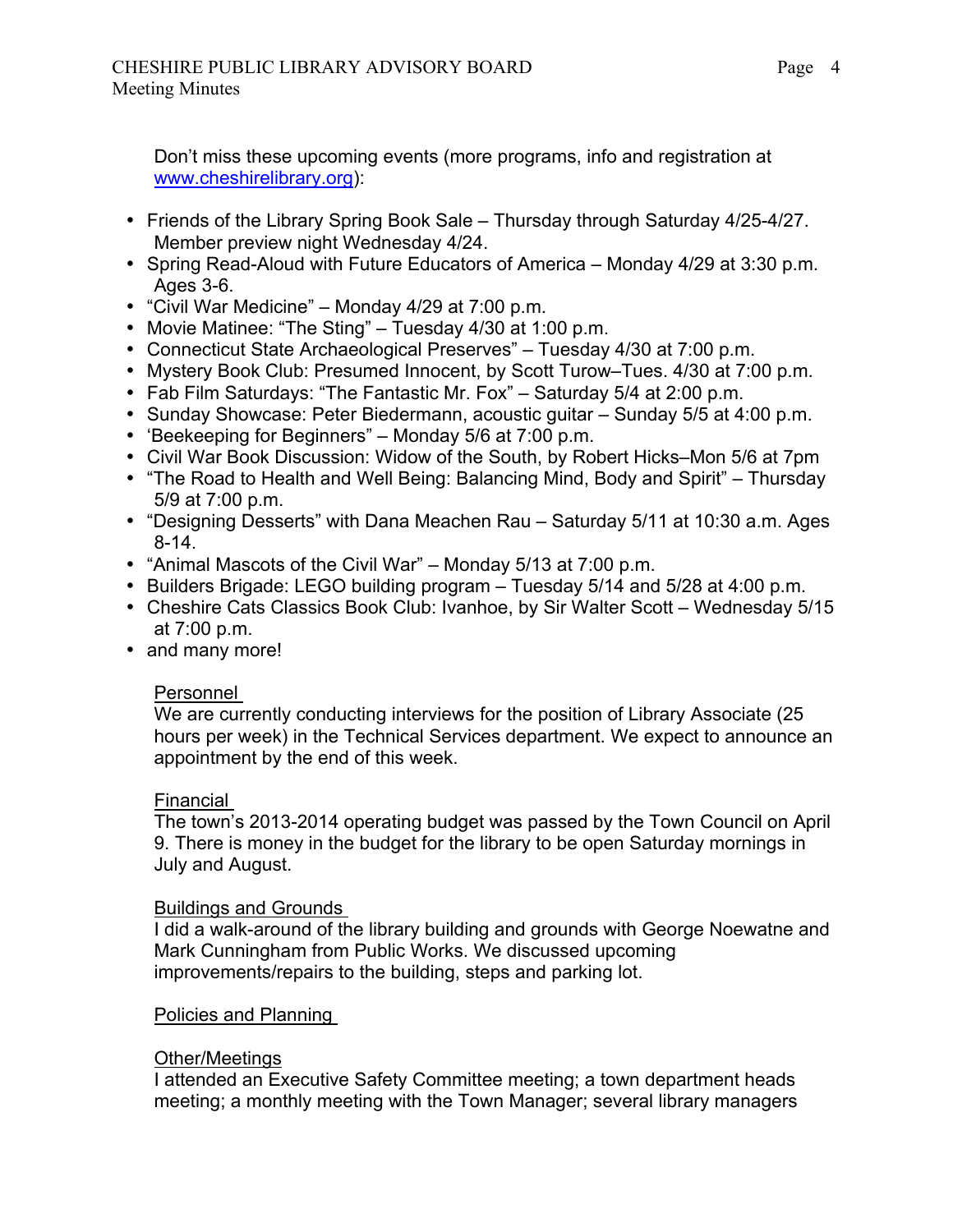meetings; a Cheshire Reads: One Book, One Town meeting; a meeting with an MLS student from SCSU; a meeting with the architect to re-draw emergency floor plans for the library; an LCI Member Council meeting; an LCI Finance Committee videoconference; and a workshop on Building Community Partnerships.

### IX. **Unfinished Business**

Mr. Wilson followed up on a concern raised last month about the condition of the Women's restroom. Ms. Burkey and staff have been checking the restroom regularly. Mrs. Burkey has met with her department heads. The staff will keep an eye on facilities.

### X. **New Business**

- Mrs. Darter raised a concern about paper usage. To save paper, Mrs. Darter asked the Board members to print their own copies of the agenda and minutes at home. After discussion, the Board asked members to bring their own electronic devices or print copies off at home. If someone is unable to print their own copies, please notify Mrs. Burkey and she will bring you a copy. Mrs. Burkey explained the ways the Library has reduced paper usage. Mrs. DiPietro asked if the Library fees, fines, copy money, etc, go into the Town's General Fund. Mrs. Burkey explained the process.
- Mrs. Hostage commented the National Library Week was held last week. Mrs. Burkey added it is always a good time to speak your legislators. CT State Representatives and State Senators have been very receptive to the Library's concerns. Mrs. BUrkey also shared the ConnectiCard will be funded at the current level (approcimately \$19,000).
- Mrs. Nankin of the Board Nominating committee put forth the following slate of officers for the Library Board:

Chair: Carol DiPietro Vice Chair: Craig Wilson Corresponding Secretary: Judy Knott Treasurer: Dalena DeSena

Mrs. DePietro asked if there were any other names to be considered for the slate. No other names were offered.

 MOTION to accept the slate as proposed was made by Alice Darter and SECONDED by Joy Hostage. Unanimous.

### XI. **Adjournment**